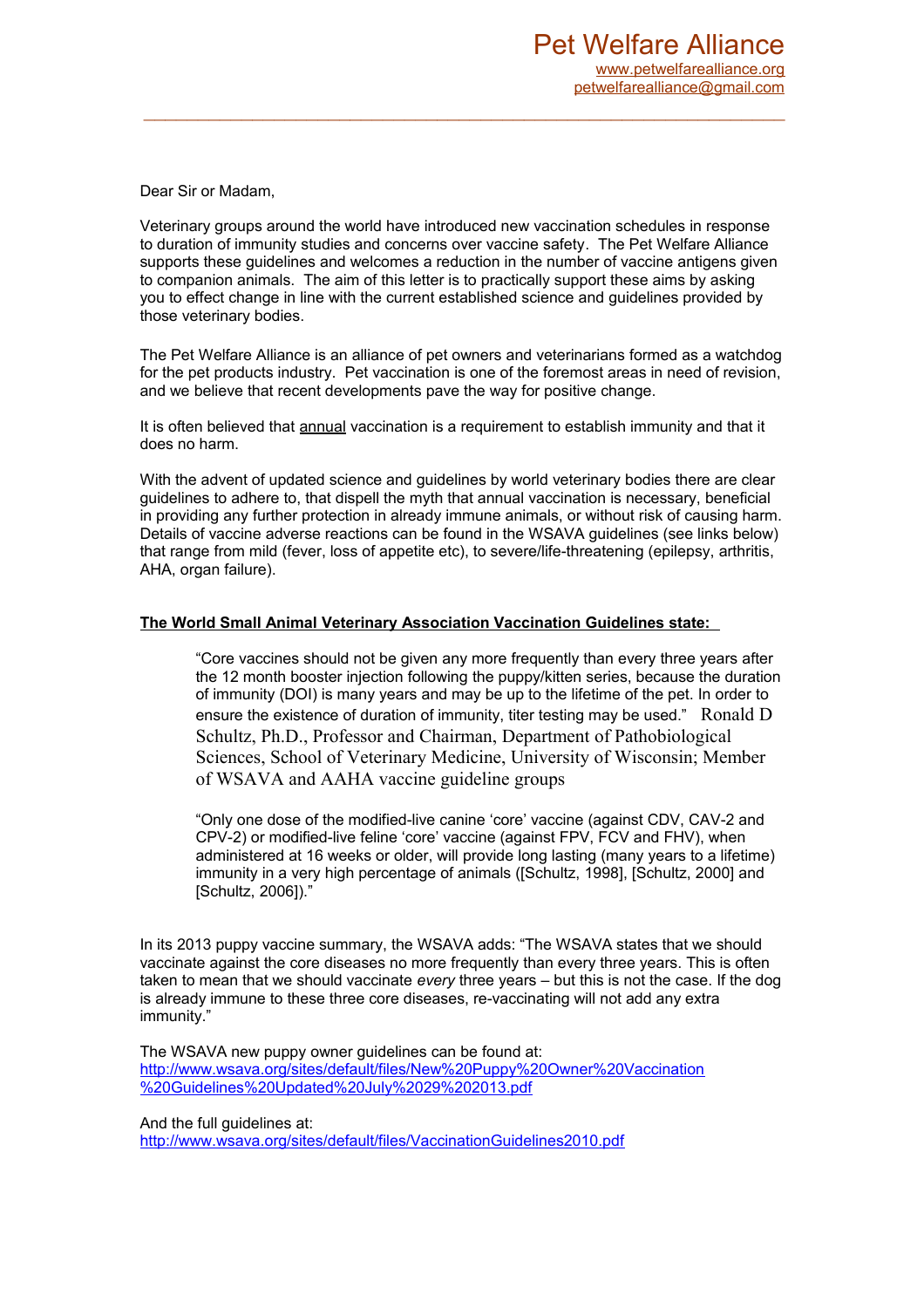# **The WSAVA on non-core (optional) vaccines (2013)**

#### **Leptospirosis**

"Vaccination should be restricted to use in geographical areas where a significant risk of exposure has been established or for dogs whose lifestyle places them at significant risk"

"Protection against infection with different serovars is variable. This product is associated with the greatest number of adverse reactions to any vaccine. In particular, veterinarians are advised of reports of acute anaphylaxis in toy breeds following administration of leptospirosis vaccines. Routine vaccination of toy breeds should only be considered in dogs known to have a very high risk of exposure"

#### **Kennel Cough**

"Canine respiratory disease complex (kennel cough) is not a vaccine-preventable disease"

"you should check with your kennel because some will demand kennel cough vaccines, and others will not accept dogs that have been vaccinated against kennel cough (due to shedding)"

Essentially, the kennel cough vaccine datasheets warn that vaccinated dogs can develop a mild case of kennel cough. Although said to be mild, vaccinated dogs can infect other dogs with kennel cough. Again, this vaccine is deemed optional by the WSAVA.

# **The WSAVA on Titer Testing**

"The WSAVA supports the use of titre testing. This is where a small sample of blood is taken from the dog and checked for the presence of circulating antibodies. The presence of circulating antibodies indicates that the dog is immune, and revaccination (with core vaccines) is not required. You may decide to titre test before giving the 12 month booster, as this may show that boosting is unnecessary. New in-practice titre-testing kits are now available which will allow your veterinarian to do a titre test very quickly, without sending the blood sample to a laboratory"

The only reliable way of knowing whether a dog is immune is to ascertain whether the dog has antibodies to the core diseases. Vaccination in itself does not offer a guarantee of protection.

"A dog with active immunity to CDV/CPV-2/CAV will not develop disease regardless of its physical state! Even a puppy with MDA with a titer considered protective can not become infected/diseased. We have demonstrated that experimentally. In nature it occurs frequently in Shelters where we have severe outbreaks of CPV and/or CDV. We routinely test titers of incoming dogs. If they are adult dogs with titers we put them in with diseased dogs and they never develop disease! That is one of the advantages of the rapid on-site tests like VacciCheck, as we don't have to isolate dogs with detectable titers!!" Ronald D Schultz, Ph.D., Professor and Chairman, Department of Pathobiological Sciences, School of Veterinary Medicine, University of Wisconsin; Member of WSAVA and AAHA vaccine guideline groups.

#### **The UK Kennel Club on vaccination**

Health and Breeder Services manager Bill Lambert said "there are a number of ways in which breeders could choose to protect or immunise their animals"

"While vaccination is a commonly used method, the KC would wish to make clear there is no blanket requirement for members of the ABS [Assured Breeder Scheme] to use conventional vaccination either annual or otherwise"

We asked Mr Lambert to incorporate the WSAVA guidelines into their policy, and at the time of writing he informs us that, "it has been decided that the wording of the advice sheet template for assured breeders will be changed. Once this has been done it will be submitted to the Dog Health Group and General Committee". You can contact Mr Lambert with any queries about the Kennel Club guidelines on vaccination at: [Bill.Lambert@thekennelclub.org.uk](mailto:Bill.Lambert@thekennelclub.org.uk)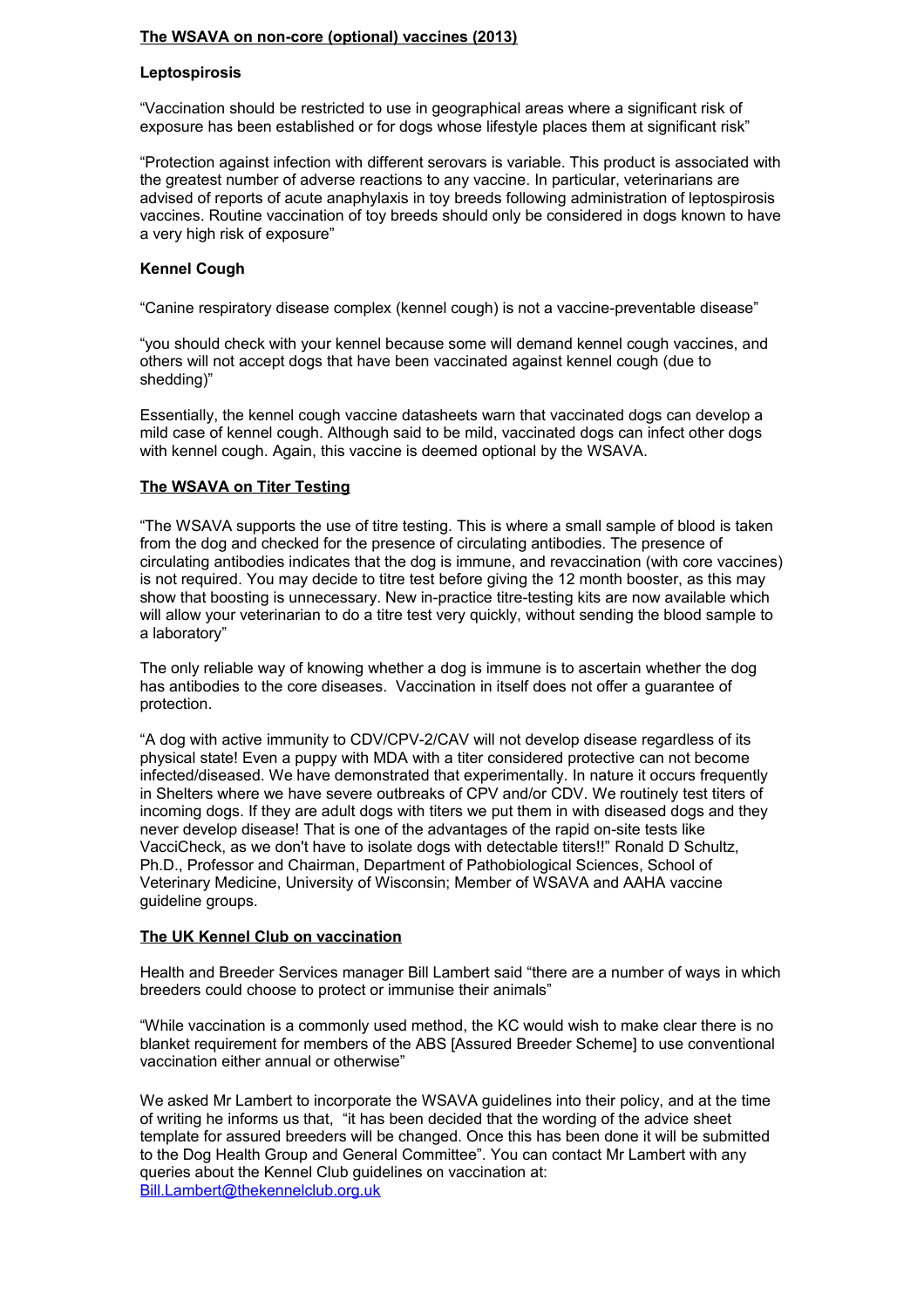# **Vet Waiver**

Vaccine data sheets state "not for use in an unhealthy/immune compromised animal" or similar. Vets should be able to provide a letter of waiver of the requirement to be vaccinated on the grounds of health issues to avoid adverse reactions.

#### **The Dog World**

The Pet Welfare Alliance has written to all UK veterinary practices and included details of the new in-practice VacciCheck titer test and arranged a discount for them with the supplier. Letters have been sent to local authorities, boarding establishments, breed/breed rescue clubs/societies, training clubs, breeders, charity/rescue, and pet insurers in the UK, asking them to incorporate the current scientific guidelines into their policies.

# **Proposal**

The Pet Welfare Alliance would ask that your club/society:

Incorporate the WSAVA guidelines into your policy so:

- a) That annual vaccination is not a requirement
- b) That the accepted period of vaccination for core vaccines should be no more frequently than every three years, and that protection can be lifelong
- c) That proof of a titer test showing that re-vaccination is not required is acceptable in place of blind re-vaccination
- d) That the Leptospirosis and Kennel Cough non-core (optional) vaccines are not a requirement
- e) A letter from the animal owner's vet to waiver the requirement of vaccination due to health issues, is acceptable in place of blindly re-vaccinating
- f) A letter from the animal owner's vet to waiver the requirement of vaccination due to alternative methods of protection/immunisation, is acceptable in place of blind re-vaccination

This letter is now available on the Pet Welfare Alliance website (along with letters to all the other types of establishments) so that the public have access to this, with the aim of enabling long-overdue change.

Currently the WSAVA is working to educate veterinary surgeons with regard to the latest science, and many pet owners are choosing not to over-vaccinate their pets and risk vaccine adverse effects. Quite frequently the requirement to provide proof of annual vaccination is preventing pet owners from following the known science whilst protecting their pets against unnecessary suffering.

We hope very much that you will incorporate these proposals into your vaccine policy and we would be only too pleased to help if you have any questions.

We would be grateful if you are able to confirm that you have adopted these proposals into your policy as we also like to publicise and make available information on our website for the public and relevant establishments alike in order to promote good practice.

Yours sincerely

Sterne O

Catherine O'Driscoll Pet Welfare Alliance

NB: Information for your vet

Veterinary practices can order the VacciCheck In-House Titer Testing kits from: